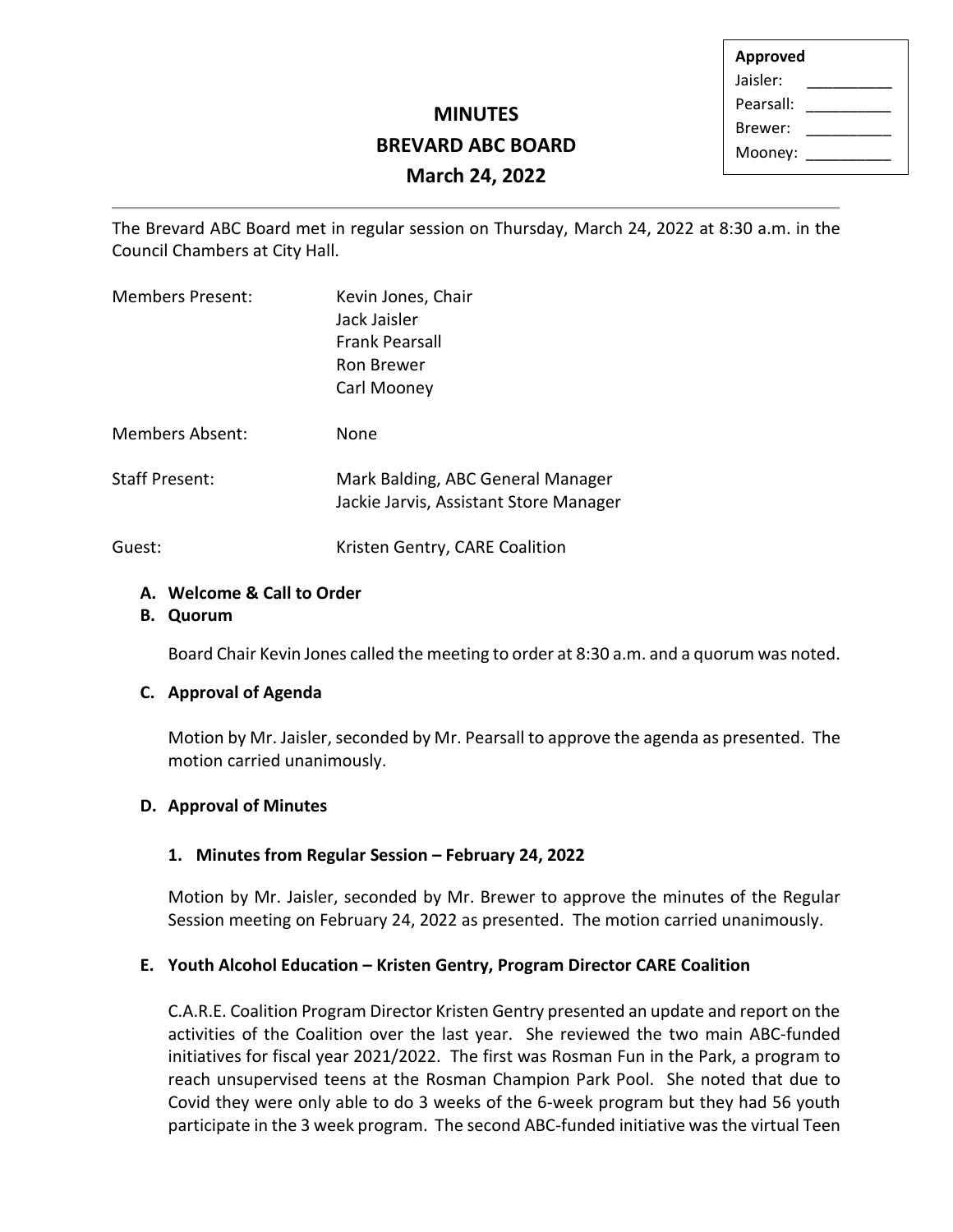Health Connection Satellite Summit in which 6 teens participated in prevention activities and leadership development.

Ms. Gentry said that for FY 2022/2023 they are requesting a total of \$12,975 for the following programs:

| • TAFFY Meeting Food & Events          | \$2,000  |
|----------------------------------------|----------|
| • CARE Member Appreciation             | 500      |
| • Teen Health Connection Summit        | \$1,275  |
| • Advertising Supplies for Talk It Out | \$2,000  |
| • Internship Salary                    | \$7,500  |
| ΤΩΤΑΙ                                  | \$12,975 |

During discussion, there was a question as to whether ABC funds could be used for salary. Ms. Gentry explained that the internship would be for a contracted position rather than paid through payroll and the focus would be on underage drinking, parent training, bartender training and to implement a marketing campaign. Mr. Balding will check into whether that would be allowed.

In the event the Board can't do the entire amount requested, Mr. Balding asked Ms. Gentry if she could rank the programs in order of preference. Her initial thought was that advertising supplies for Talk It Out would be #1, Teen Health Connection Summit would be #2, and either the internship or TAFFY meeting would be #3. However, following discussion the Board decided to leave it up to Ms. Gentry to use the funds at her discretion as long as it falls within the parameters allowed. Mr. Jones suggested that we look into whether there is any way to spend some of these funds this fiscal year, such as pre-buying advertising and supplies for the Talk It Out campaign.

## **F. New Business**

# **1. Manager's Report / Sales Update**

Mr. Balding reported that February sales were \$414,654, which is up \$14,471 or 3.6% over last year. Year-to-date sales are \$4,328,213 and Mr. Balding noted that unless we have a strong April, May and June, it looks like sales will be up between 7% and 8%, rather than the 10% projected in the budget. He said retail sales are up very little, but mixed beverage sales are up 39%. Year-to-date profit is at 11%.

Mr. Balding reported that the new wage scale has been completed and he and Mr. Jaisler and Mr. Brewer are still working on updating the Employee Handbook.

Mr. Balding is working with Mr. Jones and the ABC Commission on our first budget amendment for FY22 and he will present it to the Board for review at the April meeting.

Mr. Balding informed the Board that canned drinks are becoming very popular and with